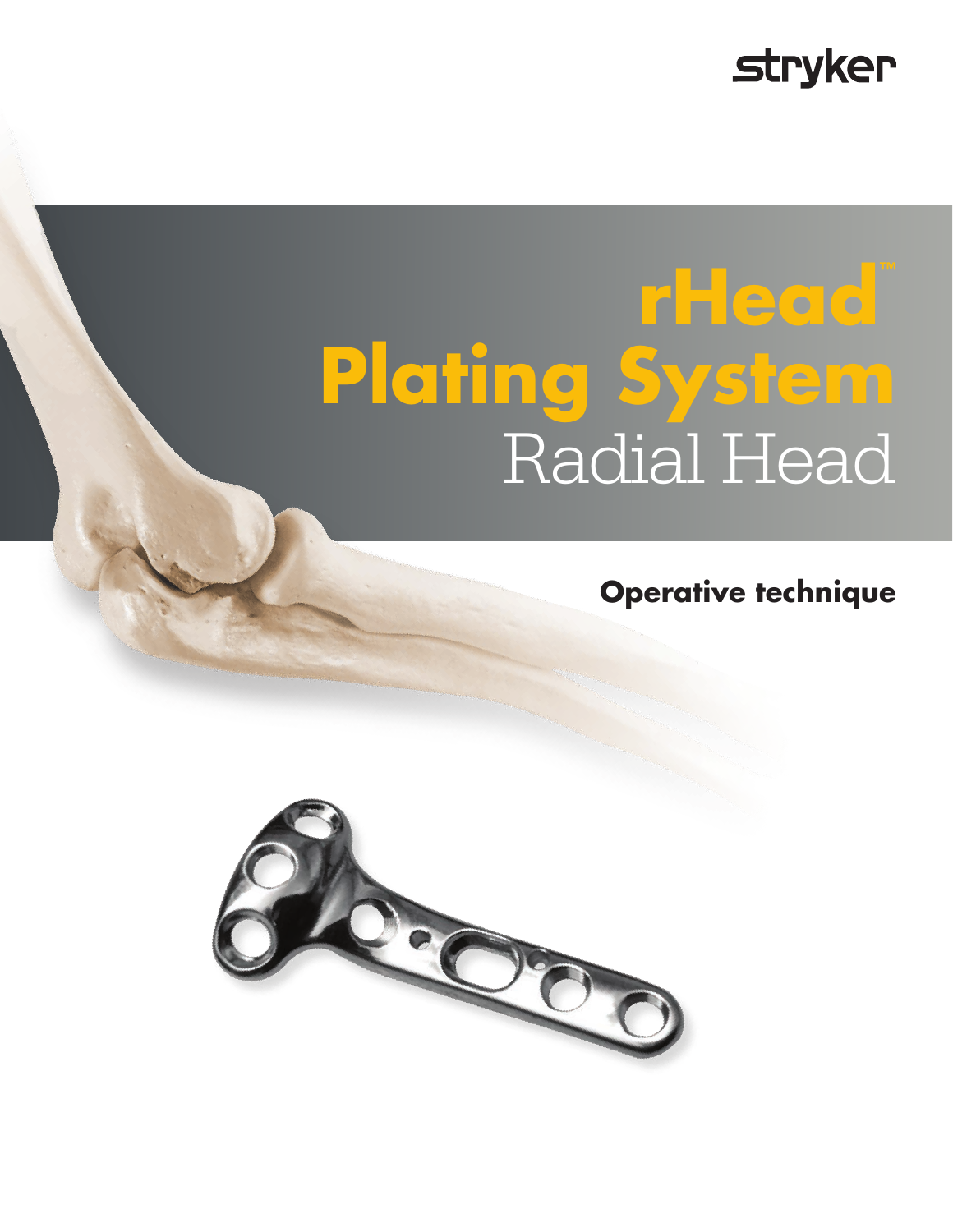## **rHead Plating System** Radial Head

#### **Contents**

| 2. | Indications and contraindications  4 |  |
|----|--------------------------------------|--|
| 3. | Operative technique  5               |  |
|    |                                      |  |
|    |                                      |  |
|    |                                      |  |
|    |                                      |  |
|    | Collect and secure fragments 6       |  |
|    |                                      |  |
|    |                                      |  |
|    |                                      |  |
|    |                                      |  |

This publication sets forth detailed recommended procedures for using Stryker devices and instruments.

It offers guidance that you should heed, but, as with any such technical guide, each surgeon must consider the particular needs of each patient and make appropriate adjustments when and as required.

A workshop training is recommended prior to performing your first surgery.

All non-sterile devices must be cleaned and sterilized before use. Multicomponent instruments must be disassembled for cleaning. Please refer to the corresponding assembly/ disassembly instructions.

Please remember that the compatibility of different product systems have not been tested unless specified otherwise in the product labeling (Elbow Management Solutions Tray V15137).

See package insert (Instruction for Use V15131) for a complete list of potential adverse reactions (in IFU), contraindications, warnings and precautions. The surgeon must discuss all relevant risks including the finite lifetime of the device with the patient when necessary.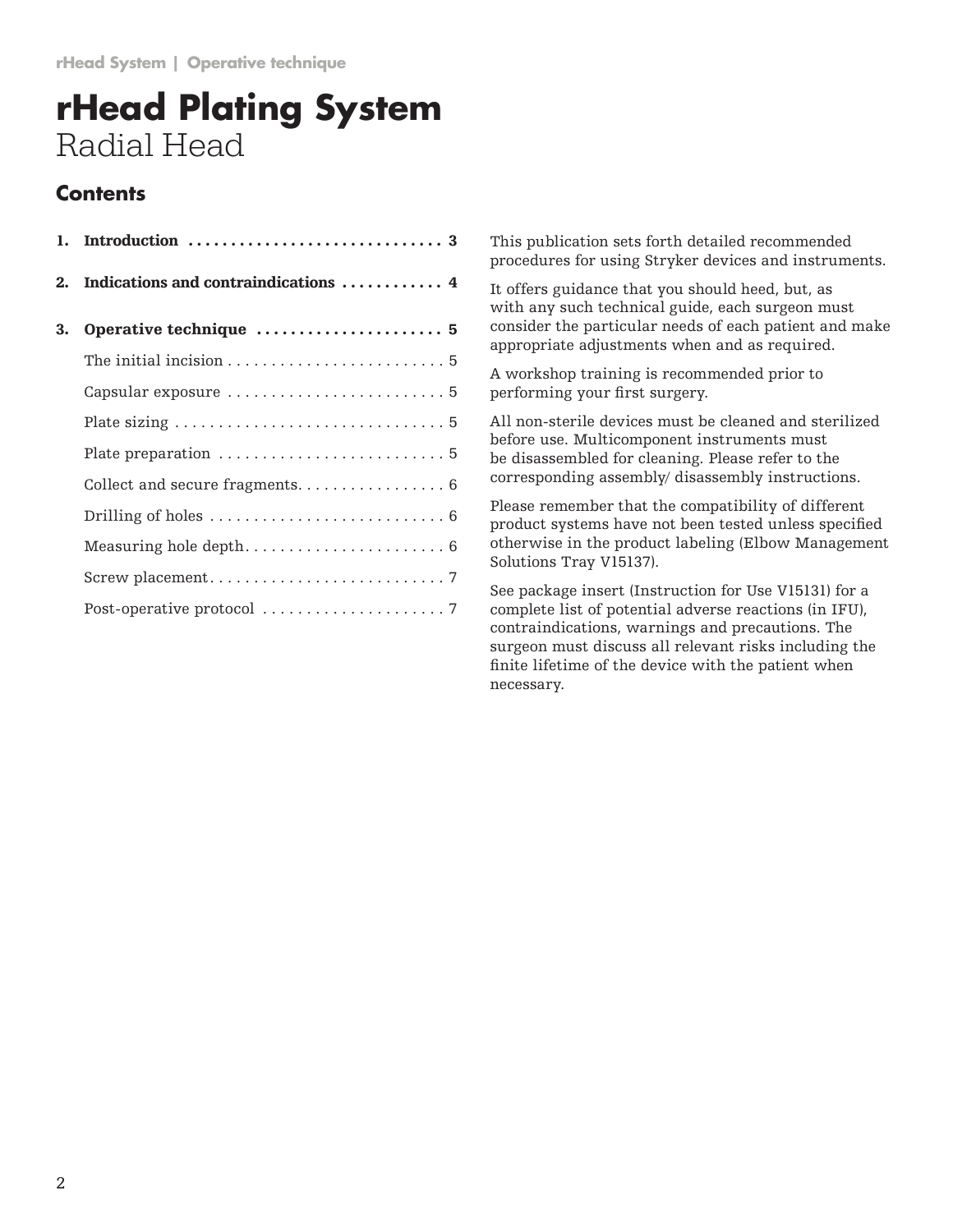## Introduction

#### **rHead Plating System**

The rHead Plating System consists of four different plates with various rim and neck designs to treat radial head fractures. The system offers traditional non-locking, low profile side screws to capture proximal fragments and locking screw options in the shaft of the plate.

The rHead Plating System is part of the Elbow Management Solutions Tray.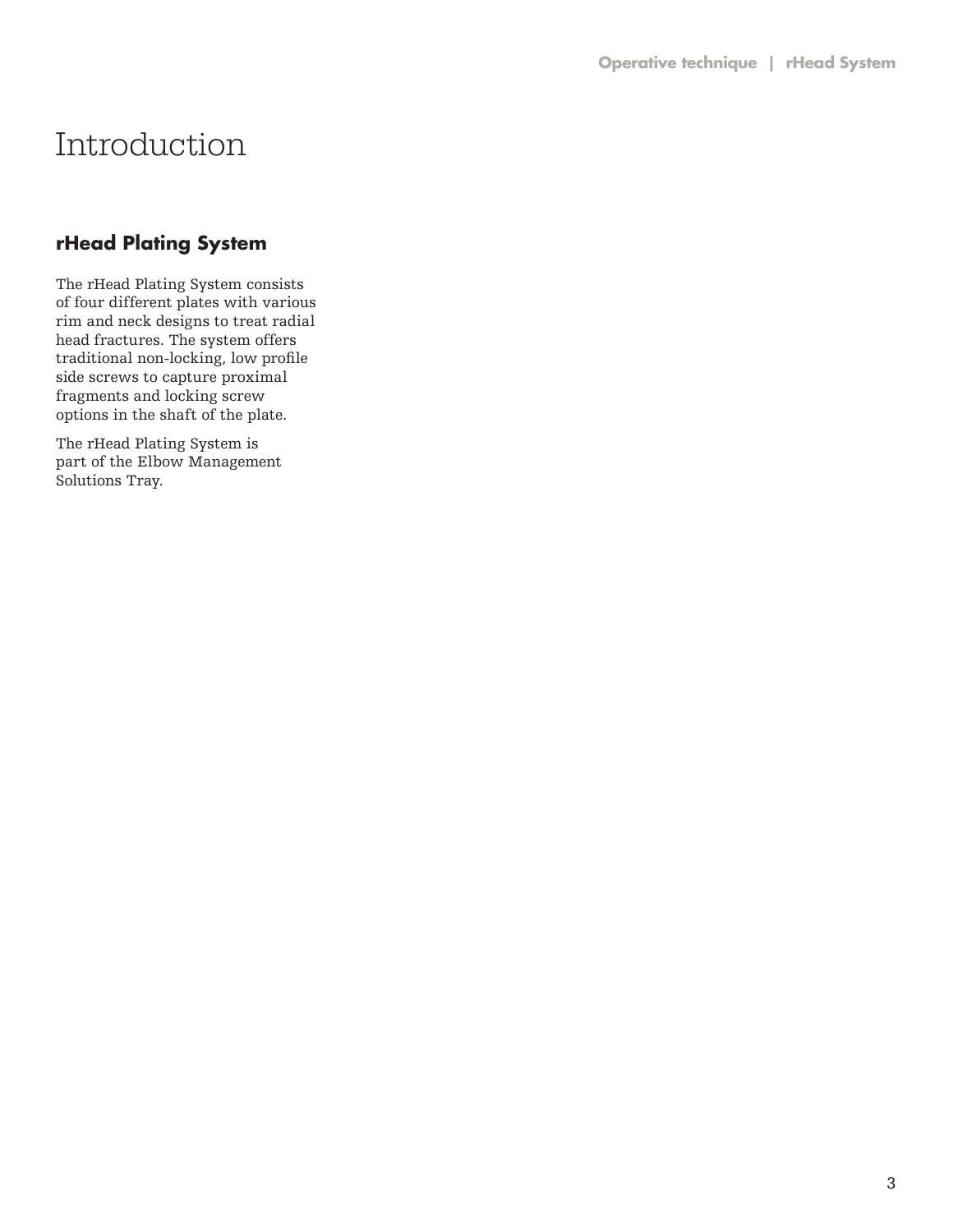## Indications and contraindications

### **Indications**

The rHead Plating System is indicated for fractures of the proximal radius.

#### **Contraindications**

Do not use the rHead Plating System in cases of:

- Severe osteopenic bone
- Inadequate bone quantity and / or bone quality
- Foreign body sensitivity to implant material
- Acute or chronic systemic or localized infections
- Any medical or surgical condition precluding the potential benefit of surgery
- Dependency on pharmaceutical drugs, drug abuse or alcoholism
- Lack of patient cooperation or mental illness
- Immuno-suppression

### **Warnings and precautions**

Please see package insert for warnings, precautions, adverse reactions (IFU), and other essential product information.

Stryker Systems have not been evaluated for safety and compatibility in Magnetic Resonance (MR) environment and have not been tested for heating or migration in the MR environment, unless specified otherwise on the product labels.

The safety of rHead Plating System in the MR environment is unknown. Scanning a patient who has this device may result in patient injury.

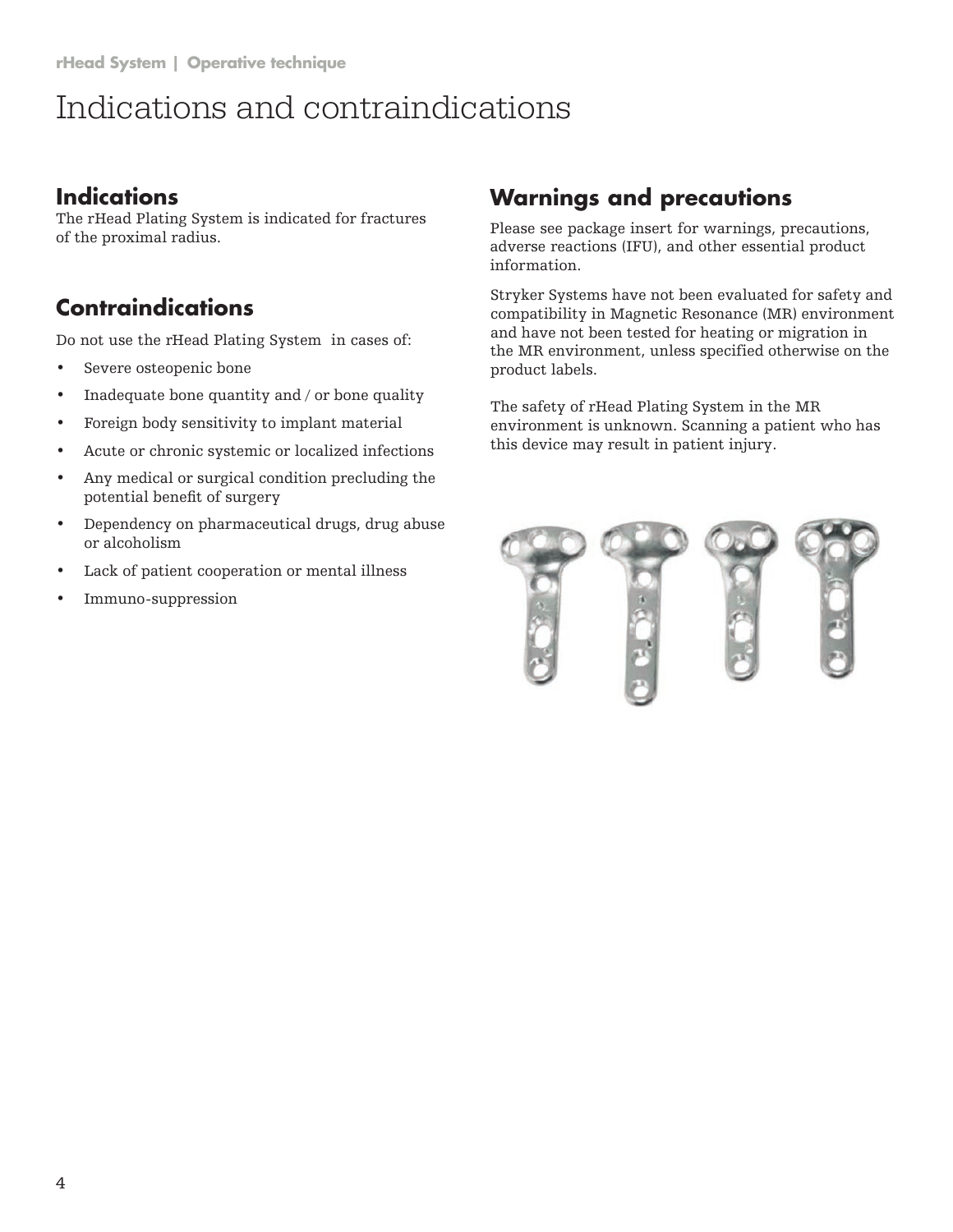## Operative technique

#### **The initial incision**

Make an 8 to 10cm incision centered over the radial capitellar joint.

Care should be taken to avoid all neurovascular structures around the radial neck and head (Fig. 1).

#### **Capsular exposure**

Use either the extensor splitting approach of Hotchkiss' or lateral Kocher 2 approach through the interval between the anconeus and extensor carpi ulnaris muscles (Fig. 2). Radiographs should be taken to assess the fracture and locate all fragments.

#### **Plate sizing**

Four plate sizes are available, (standard rim, small rim, standard long rim, and neck plate). Hold the chosen plate against the radial head to evaluate the proper size and contour (Fig. 3). In most cases, the plate will not need to be bent.

If bending is required for adequate contouring, the Plate Benders in the instrument set may be used for fine contouring.

#### **Plate preparation**

If fragments can be reduced directly (in situ), the rHead plate may be applied directly to the radius and temporarily secured with a K-Wire.

The plate should always be positioned opposite to the proximal radial ulnar joint. The Hotchkiss safe zone is located on the opposite side of the radial tuberosity and is commonly described as an area of 105º on the radial head, free of impingement between the ulnar and radius.

This is centered laterally when the forearm is in neutral rotation.





Fig. 1



Fig. 3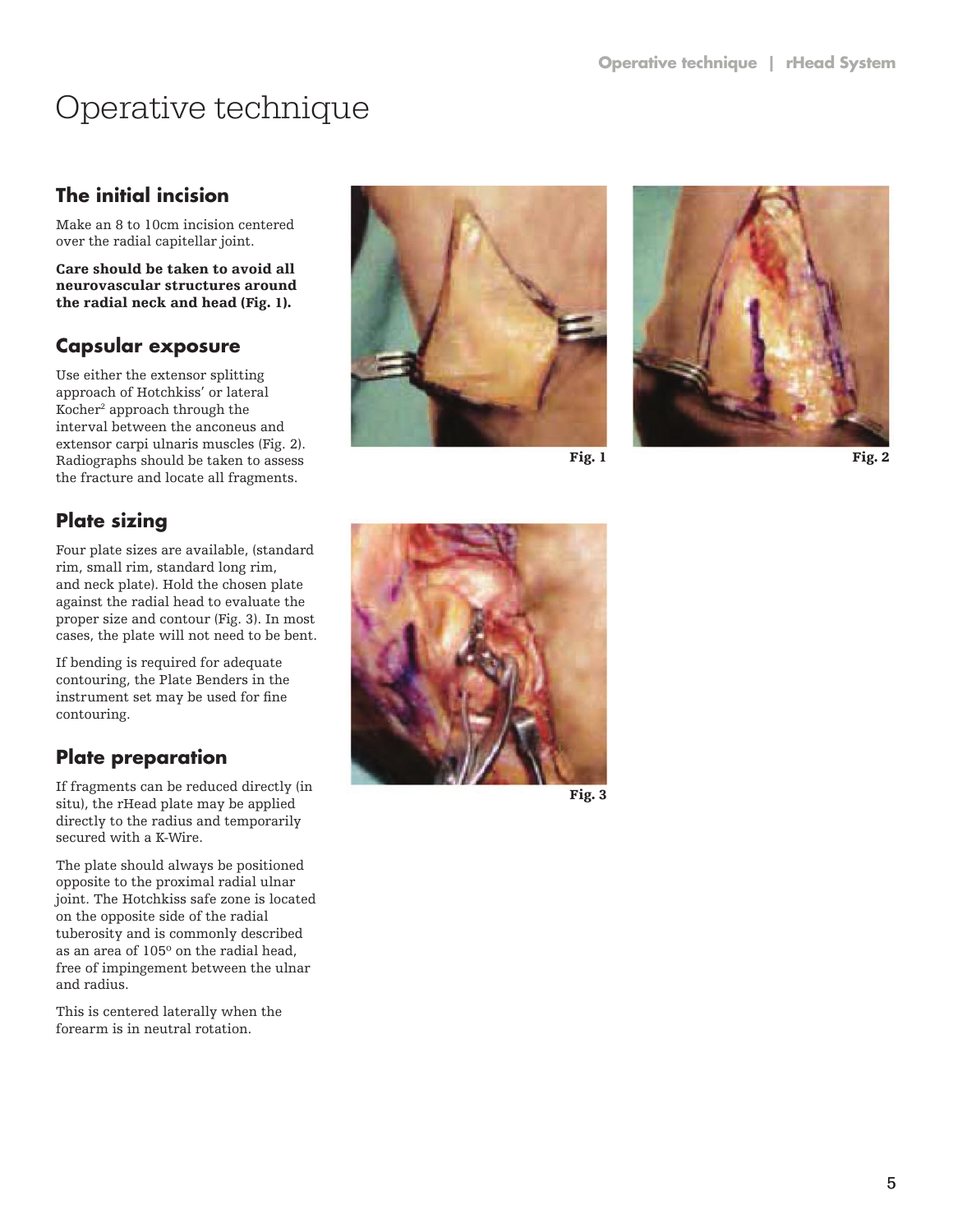## Operative technique

#### **Collect and secure fragments**

If fragments cannot be reduced or stabilized in situ, they should be removed from the surgical site and assembled on the back table (Fig. 4). Reassemble the radial head and secure with screws as needed (Fig. 5). Once the head is assembled, the situation is now simplified such that the head is a unit thus converting a multiplepart fracture into 2 pieces requiring stabilization with the plate.

Attach the correctly sized plate to the assembled radial head. Secure plate and radial head to shaft of radius (Fig. 6). Fix plate to shaft temporarily with a K-Wire (Fig. 7).

A non-locking screw (one of two outboard holes in standard plate) is inserted first into the head.

The head/plate construct is applied to the (rotationally appropriate) portion of the radial diaphysis and secured into the non-locking oblong hole. Radiographs confirming head/shaft reduction and plate placement/overall alignment are obtained prior to placing additional screws.

### **Drilling of holes**

Use the appropriate drill guide (threaded or non-threaded) in the respective hole (Fig. 8).

#### **Measuring hole depth**

Use depth gauge to determine proper screw length (Fig. 9).





Fig. 4





Fig. 6







Fig. 8

Fig. 9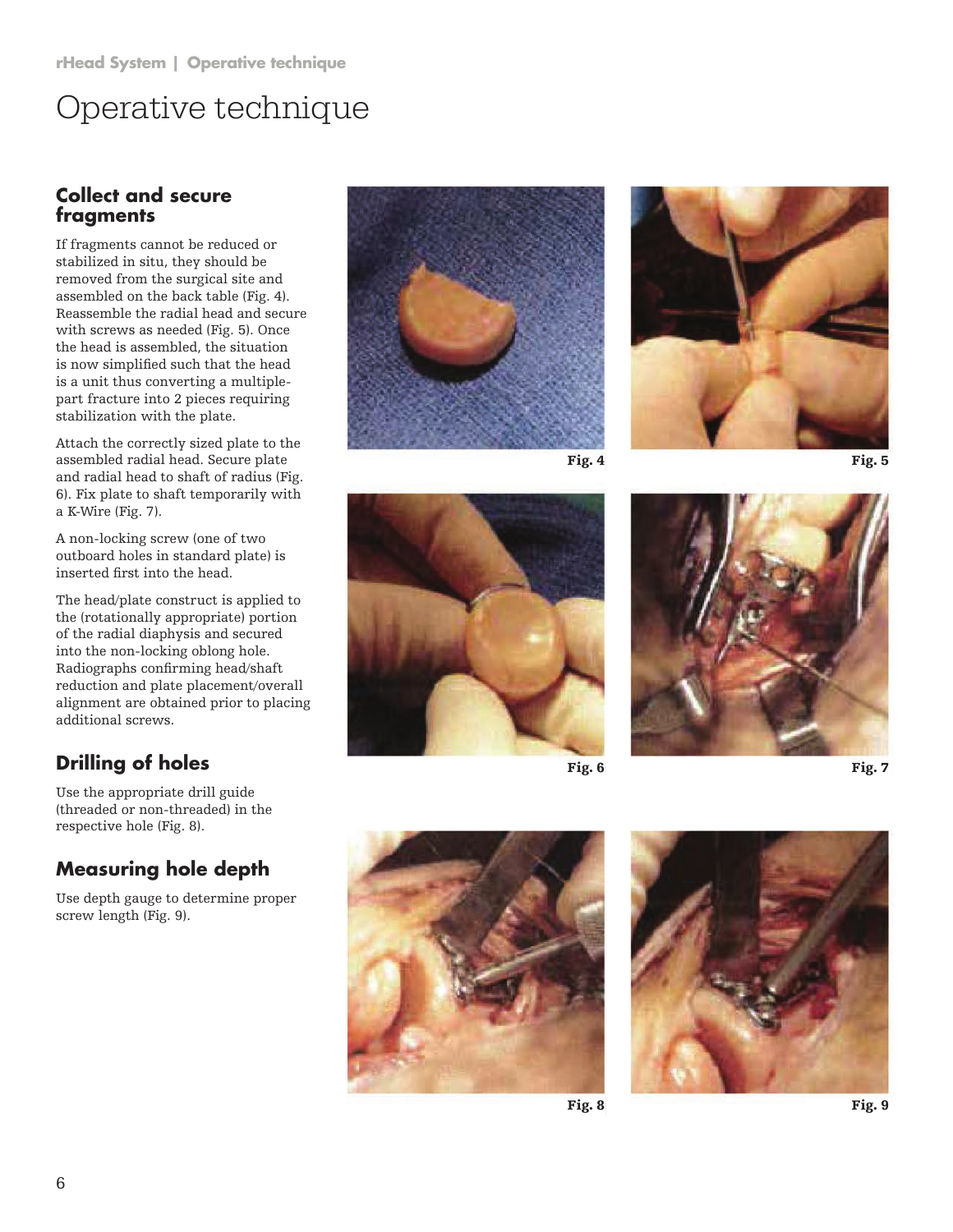## Operative technique

#### **Screw placement**

Secure the remaining non-locked screws into the head and shaft in the same manner. Now, the locked screw (center hole) is placed into the head (standard plate) using the threaded drill guide and drill (1.8mm for 2.4mm locking screw and 2.0mm for 2.7mm screw).

Finally, the tripod screw (angled locked screw) is inserted into the plate using the appropriate drill guide (Fig. 10).

lt is critical that this be drilled with the aid of both live fluoroscopic imaging and direct inspection (with the aid of forearm rotation) to be absolutely certain that the articular surface is not violated with this screw.

The annular ligament and extensor interval is re-approximated when the Hotchkiss-type approach is utilized. In many injuries, the lateral collateral ligament may require repair if this has been traumatically disrupted or if the approach takes this down, it is repaired now. The remainder of the closure is performed in standard fashion.

Bone grafting is sometimes necessary to fill voids left from the original fracture. Depending on the intent of the bone graft, it can be applied early in the procedure or after placement of the plate. If additional structure support of the cortex is needed, bone grafting should be performed early in the procedure.

#### **Post-operative protocol**

Early motion can begin in flexion and extension as well as supination and pronation for isolated fractures of the radial head and neck without ligament injury.

This usually begins within one to two days after the surgery. Ligament disruption or further de-stabilization should be handled more conservatively under the guidance of a trained and experienced therapist with specific protocols to address any Lateral Collateral Ligament (LCL) instability.



Fig. 10